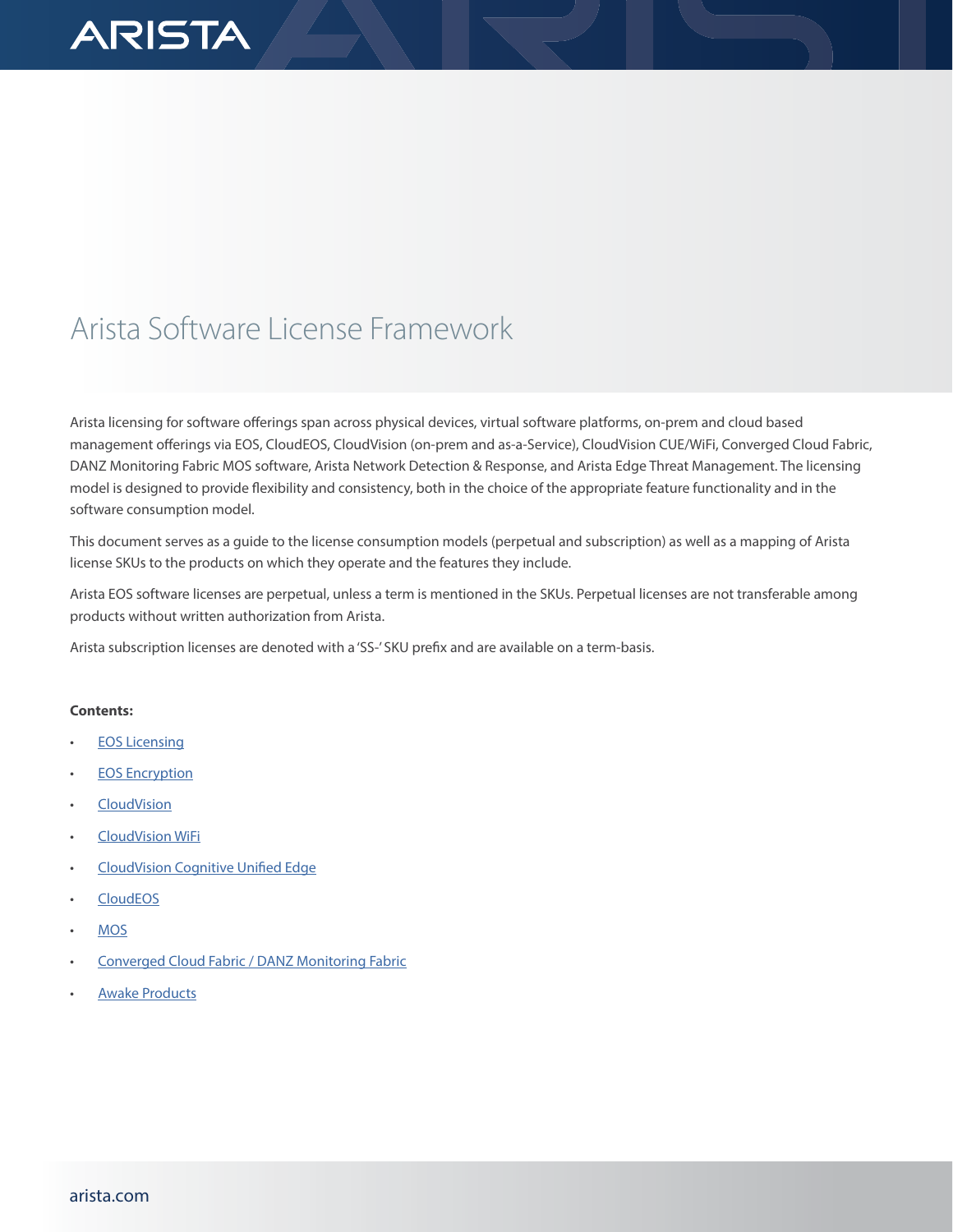# **EOS Software Licenses for Arista Fixed and Modular portfolio**

EOS license SKUs provide the right to use advanced features on Arista switching and routing platforms and cover a variety of use cases in data center, routing, campus etc. These licenses are perpetual and applied on a per-device basis. These generally have the following format - LIC-WWW-X-Y, which translate as follows:



Licenses are first divided into fixed and modular platforms categories and then further divided into tiers based on the platform capacity, bandwidth, scalability etc of the platforms, then finally divided by the feature set included in the license. This subdivision is explained as follows:

# **Fixed Switching Platforms (FIX-X)**

**ARISTA** 

The perpetual license on Arista fixed configuration switches are subdivided into platform classes 1, 2, 3, 4, G or CG based on the various attributes such as chip capacity, system features, port speeds, etc.

#### **Modular Switching Platforms (MOD-X)**

EOS perpetual licenses for modular switches are based on the total number of line card slots. Each of the licenses are subdivided into the following platform classes:

- X=1: modular switches with 4 line card slots
- X=2: modular switches with 8 line card slots
- X=3: modular switches with 12 line card slots
- X=4: modular switches with 16 line card slots
- X=G: modular switches with 1G/mG line card slots

#### **Feature Sets (-Y)**

Arista EOS offers a broad range of advanced features as mapped to the feature sets in the table below.

# Reference: Perpetual License EOS Feature Set Mappings

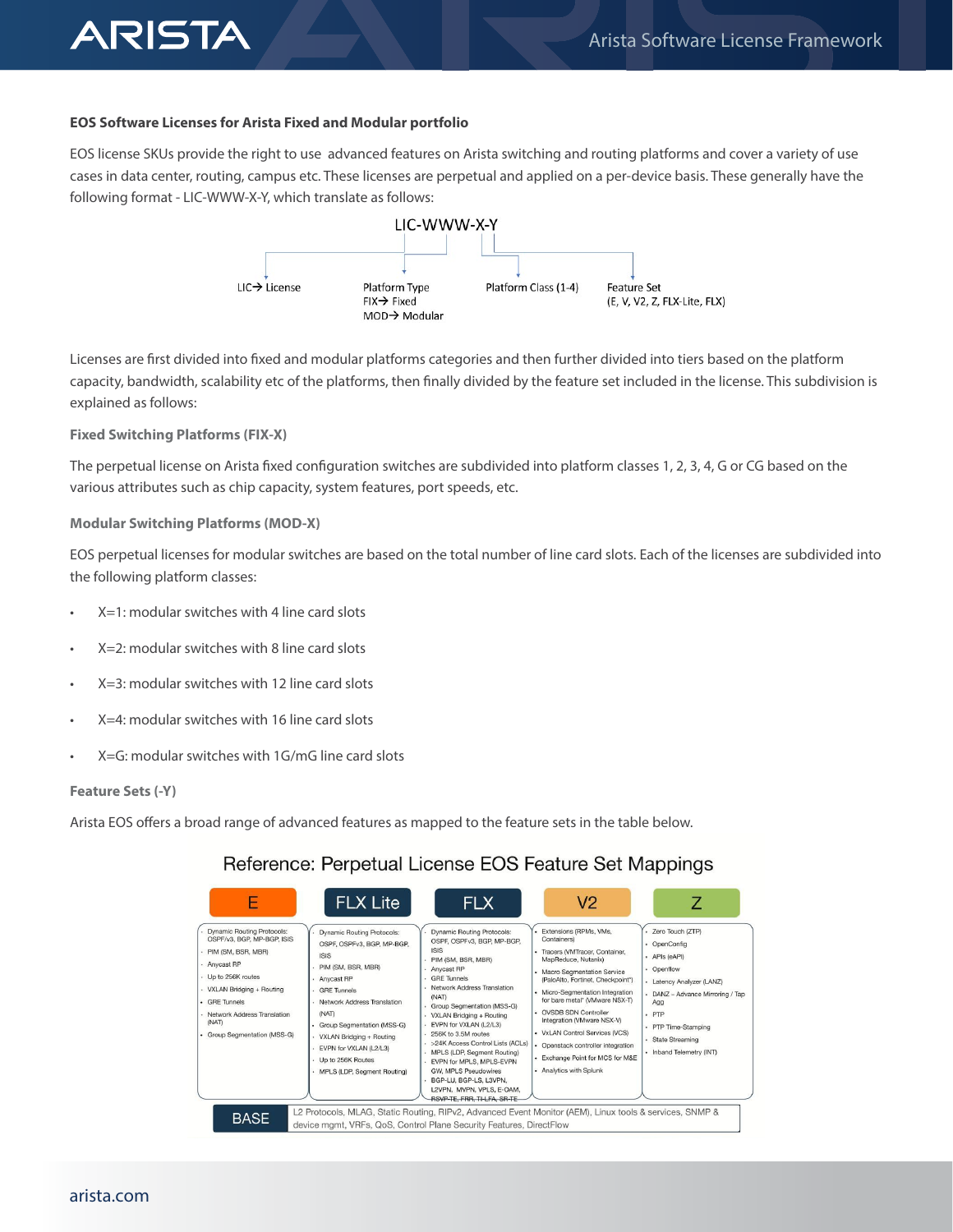

Note: a 'V' license is a feature license maintained for historical purchases and allows the right to use the following functions— VMTracer and VXLAN (without VXLAN Control Service (VCS)).

Specific mapping of the license classes to platforms are shown in the tables below. These include fixed platforms supporting 10G and higher speeds, fixed platforms supporting 1G/ mG and lower speeds as well as modular platforms.

| Table 1. The table below identifies the specific mapping of the fixed license classes to the Arista fixed switch models with 10G and<br>higher speed front panel ports. |                            |                 |              |
|-------------------------------------------------------------------------------------------------------------------------------------------------------------------------|----------------------------|-----------------|--------------|
| This table does not reflect the current status of the lifecycle of the platform. Please refer to www.arista.com support website for<br>product lifecycle status         |                            |                 |              |
| LIC-FIX-1-Y*                                                                                                                                                            | $LIC-FIX-2-Y*$             | LIC-FIX-3-Y*    | LIC-FIX-4-Y* |
| 7150S-24                                                                                                                                                                | 7050QX-32S                 | 7050DX4-32S     | 7280CR2M-30  |
| 7150SC-24-CLD                                                                                                                                                           | 7050QX2-32S                | 7050PX4-32S     | 7280CR-48    |
| 7020SR-24C2                                                                                                                                                             | 7050SX-64                  | 7358X4          | 7280CR2-60   |
| 7020SRG-24C2                                                                                                                                                            | 7050SX2-72Q                | 7260CX3-64      | 7280CR2A-60  |
| 7020SR-32C2                                                                                                                                                             | 7050SX2-128                | 7260CX3-64E     | 7280CR2K-60  |
|                                                                                                                                                                         | 7050SX3-48YC12             | 7060PX4-32      | 7280PR3-24   |
| 7050TX-48                                                                                                                                                               | 7050SX3-48YC8              |                 |              |
| 7050SX3-48C8                                                                                                                                                            | 7050SX3-96YC8<br>7050TX-64 | 7060DX4-32      | 7280PR3K-24  |
| 7050T-36                                                                                                                                                                | 7050TX-72Q                 | 7368X4          | 7280DR3-24   |
|                                                                                                                                                                         | 7050TX2-128                | 7280QR-C72      | 7280DR3K-24  |
|                                                                                                                                                                         | 7050TX3-48C8               | 7280CR2A-30     | 7280CR3-96   |
|                                                                                                                                                                         | 7050CX3-32S                | 7280CR2K-30     | 7280CR3K-96  |
|                                                                                                                                                                         | 7050CX3M-32S               | 7280CR3-32P4    |              |
|                                                                                                                                                                         | 7060SX2-48YC6              | 7280CR3K-32P4   |              |
|                                                                                                                                                                         | 7060CX-32S                 | 7280CR3-32D4    |              |
|                                                                                                                                                                         | 7060CX2-32S                | 7280CR3K-32D4   |              |
|                                                                                                                                                                         | 7280QR-C36                 | 7280CR3MK-32P4S |              |
|                                                                                                                                                                         | 7280TR-48C6<br>7280SR-48C6 |                 |              |
|                                                                                                                                                                         | 7280SR2-48YC6              | 7280CR3MK-32D4S |              |
|                                                                                                                                                                         | 7280SR2A-48YC6             | 7280CR3-36S     |              |
|                                                                                                                                                                         | 7280SR2K-48YC6             | 7280CR3K-36S    |              |
|                                                                                                                                                                         | 7280SRAM-48C6              | 7130-96LBS      |              |
|                                                                                                                                                                         | 7280SR3-48YC8              | 7130-96LB       |              |
|                                                                                                                                                                         | 7280SR3K-48YC8             | 7170-64C        |              |
|                                                                                                                                                                         | 7280SR3-40YC6              | 7170B-64C       |              |
|                                                                                                                                                                         | 7130-48LBS                 |                 |              |
|                                                                                                                                                                         | 7130-48LB                  |                 |              |
|                                                                                                                                                                         | 7170-32C                   |                 |              |
|                                                                                                                                                                         | 7170-32CD                  |                 |              |
|                                                                                                                                                                         | 7050SX-72<br>7050SX-72Q    |                 |              |
|                                                                                                                                                                         | 7050TX-96                  |                 |              |
|                                                                                                                                                                         | 7050TX-128                 |                 |              |
|                                                                                                                                                                         | 7250QX-64                  |                 |              |
|                                                                                                                                                                         | 7260QX-64                  |                 |              |
|                                                                                                                                                                         | 7280SE-64                  |                 |              |
|                                                                                                                                                                         | 7280SRA-48C6               |                 |              |
|                                                                                                                                                                         | 7280SRM-40CX2              |                 |              |
|                                                                                                                                                                         | 7280TRA-48C6               |                 |              |
|                                                                                                                                                                         | 7280QRA-C36S               |                 |              |
|                                                                                                                                                                         | 7160-32CQ                  |                 |              |
|                                                                                                                                                                         | 7160-48YC6<br>7160-48TC6   |                 |              |
|                                                                                                                                                                         |                            |                 |              |
|                                                                                                                                                                         | 7150SC-64-CLD              |                 |              |
|                                                                                                                                                                         | 7050QX-32                  |                 |              |
|                                                                                                                                                                         | 7150S-52                   |                 |              |
|                                                                                                                                                                         | 7150S-64                   |                 |              |
|                                                                                                                                                                         |                            |                 |              |

*\*Where "Y" can be FLX, FLX-L, E, V, V2, or Z.*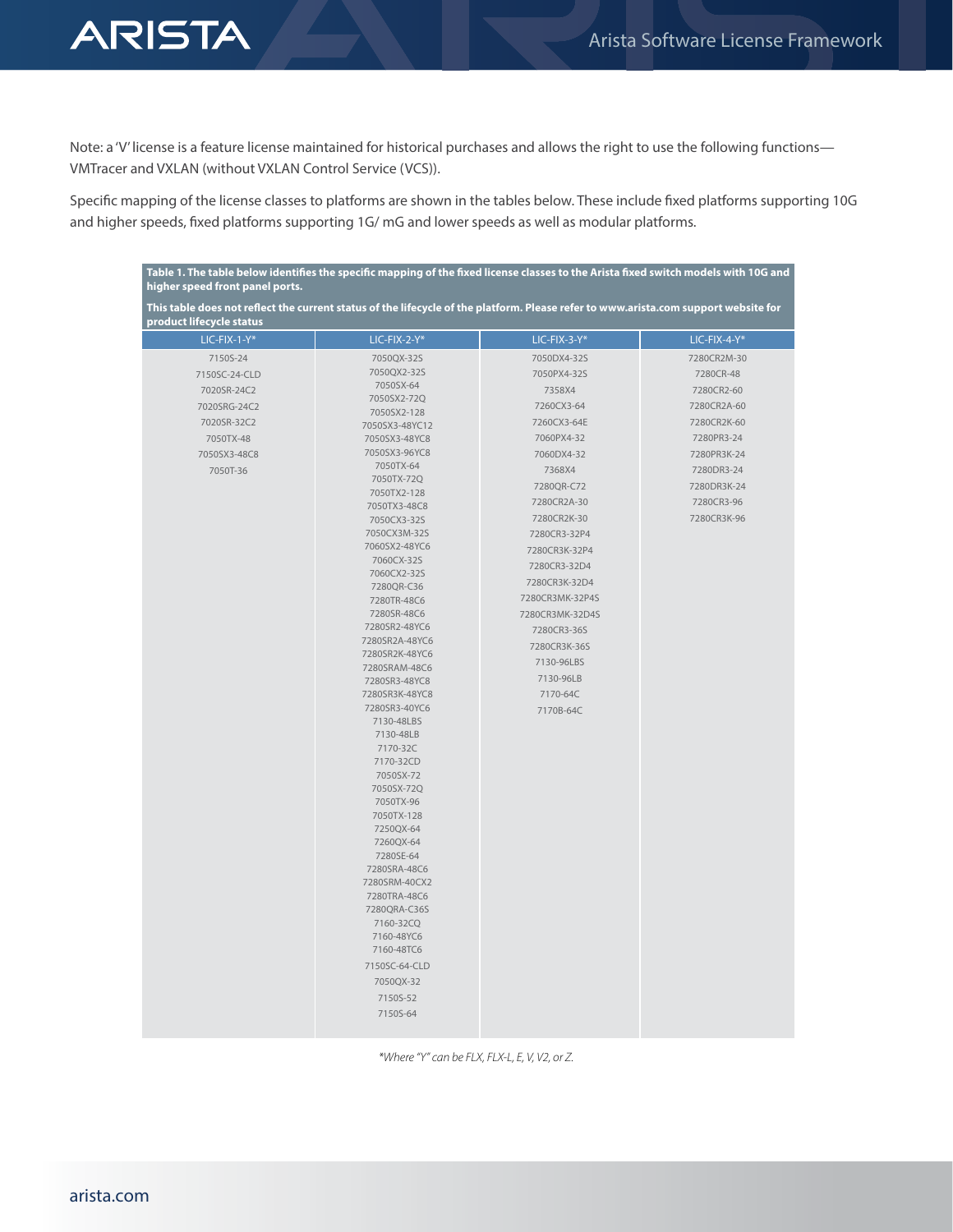# **ARISTA**

| Table 2: The table below shows the mapping of the license product number to the Arista 1G/mG Gigabit switches. |             |              |              |
|----------------------------------------------------------------------------------------------------------------|-------------|--------------|--------------|
| $LIC-FIX-G-X*$                                                                                                 | LIC-FIX-G-E | LIC-7048-V** | LIC-FIX-G-V2 |
| 7020TR-48                                                                                                      | 7020TR-48   | 7020TR-48    | 7020TR-48    |
| 7020TRA-48                                                                                                     | 7020TRA-48  | 7020TRA-48   | 7010T        |
| $CCS-720$                                                                                                      | 7010T       | 7010T        | 7010TX       |
|                                                                                                                | 7010TX      | 7010TX       | CCS-720      |
|                                                                                                                | $CCS-720$   | CCS-720      | 720XP-96ZC2  |
|                                                                                                                | 720XP-96ZC2 | 720XP-96ZC2  |              |
|                                                                                                                |             |              |              |

*\* Where X can be FLX or FLX-L; Z license is included with platform for 1G/mG switches \*\*LIC-7048-V is no longer available for purchase*

*Note: the Z license features are included with base EOS for 1G/mG switches.*

**Table 3. The table below shows the mapping of the license product number to the Arista class of Compact 1G (CG) switches**

LIC-FIX-CG-FLX-L

CCS-710

*\* Where Y can be FLX, FLX-L, E, V, V2, or Z.*

| Table 4: The table below shows the mapping of the modular license classes to the Arista modular switches. |              |              |              |
|-----------------------------------------------------------------------------------------------------------|--------------|--------------|--------------|
| LIC-MOD-1-Y*                                                                                              | LIC-MOD-2-Y* | LIC-MOD-3-Y* | LIC-MOD-4-Y* |
| 7504E                                                                                                     | 7508E        | 7512R        | 7516R        |
| 7504R                                                                                                     | 7508R        | 7812R3       | 7816R3       |
| 7804R3                                                                                                    | 7808R3       |              |              |
| 7304X                                                                                                     | 7308X        |              |              |
| 7304X3                                                                                                    | 7308X3       |              |              |
| 7324X                                                                                                     | 7328X        |              |              |

*Notes: \*Where Y can be FLX, FLX-L, E, V, V2, or Z.*

| Table 5: The table below shows the mapping of the modular license classes to the Arista 1G/mG modular switch models. |  |
|----------------------------------------------------------------------------------------------------------------------|--|
| $IC-MOD-G-Y^*$                                                                                                       |  |
| $CCS-750$                                                                                                            |  |

*Notes: \* Where Y can be FLX-L, E, or V2; Z license is included with platform for 1G/mG switches*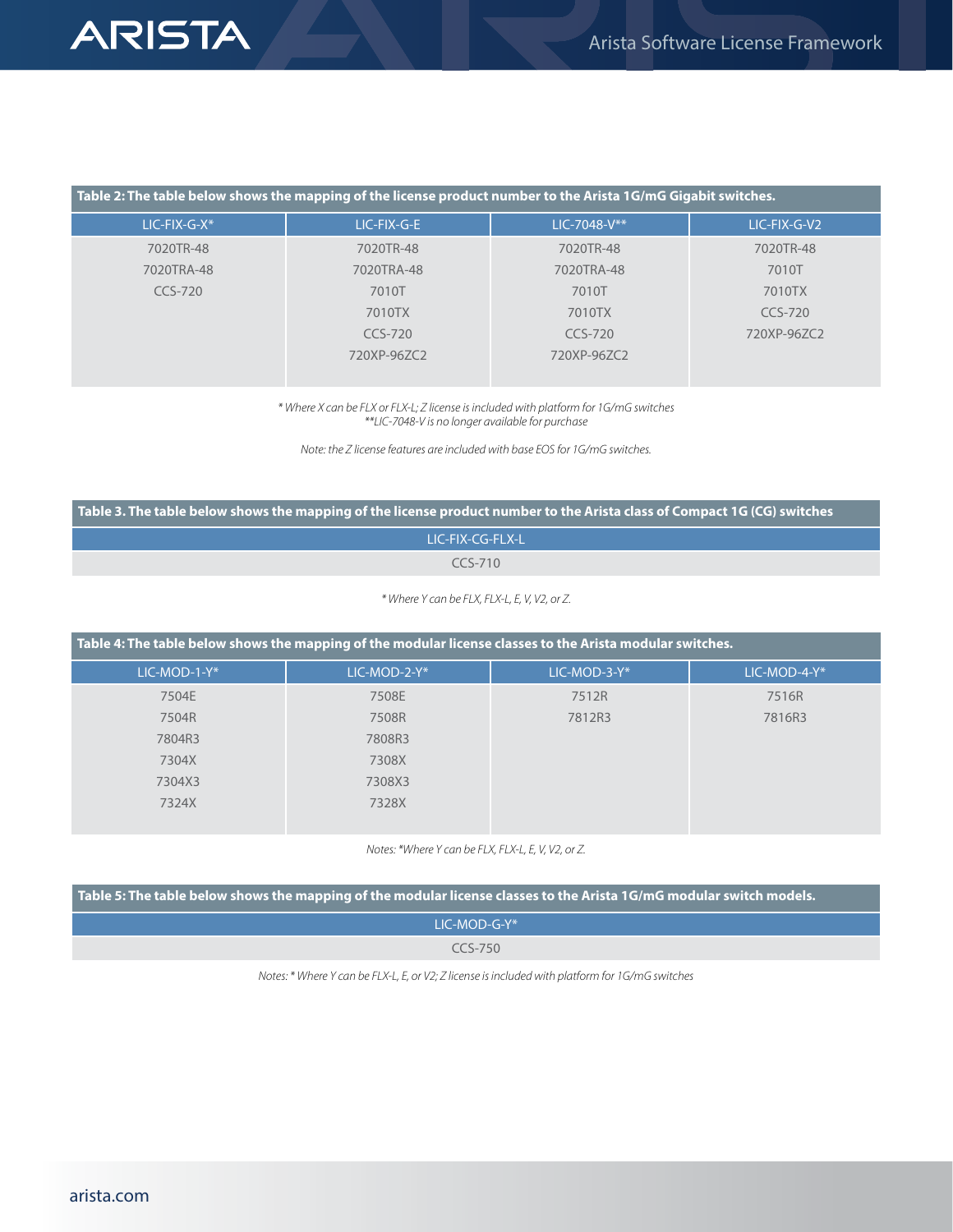# **Licenses to Enable Encryption**

RISTA

Additional perpetual licenses are required on platforms offering encryption services, such as MACSEC and IPSec. The MACSEC encryption capability is offered on both fixed and modular platforms via the licensing scheme described below.



#### **Table 6: The table below shows the mapping of the license product number to the Arista switches capable of offering MACSEC encryption.**

| LIC-FIX-X*-MACSEC | LIC-MOD-Y*-MACSEC |
|-------------------|-------------------|
| DCS-7280CR2M-30   | DCS-7504          |
| DCS-7280SRM-40CX2 | <b>DCS-7508</b>   |
| DCS-7280SRAM-48C6 | DCS-7512          |
| DCS-7050CX3M-32S  | DCS-7516          |
|                   |                   |

MACSEC capability on modular platforms is delivered via the following line cards: DCS-7500R2AM-36CQ-LC, DCS-7500R2M-36CQ-LC , DCS-7500RM-36CQ-LC. The license is tied to the chassis only.

The IPSec solution is offered for fixed form factor platforms. The license is perpetual and the scheme is as follows.



IPSec Encryption is licensed with the form Y=IPSEC (hardware-based) or EOS-IPSEC (encryption via software).

Encryption license is available for new R3 series platforms which support both MACSEC and IPSec capabilities along with encapsulation of tunneled traffic such as VxLAN frames. The license is perpetual and the scheme is as follows:

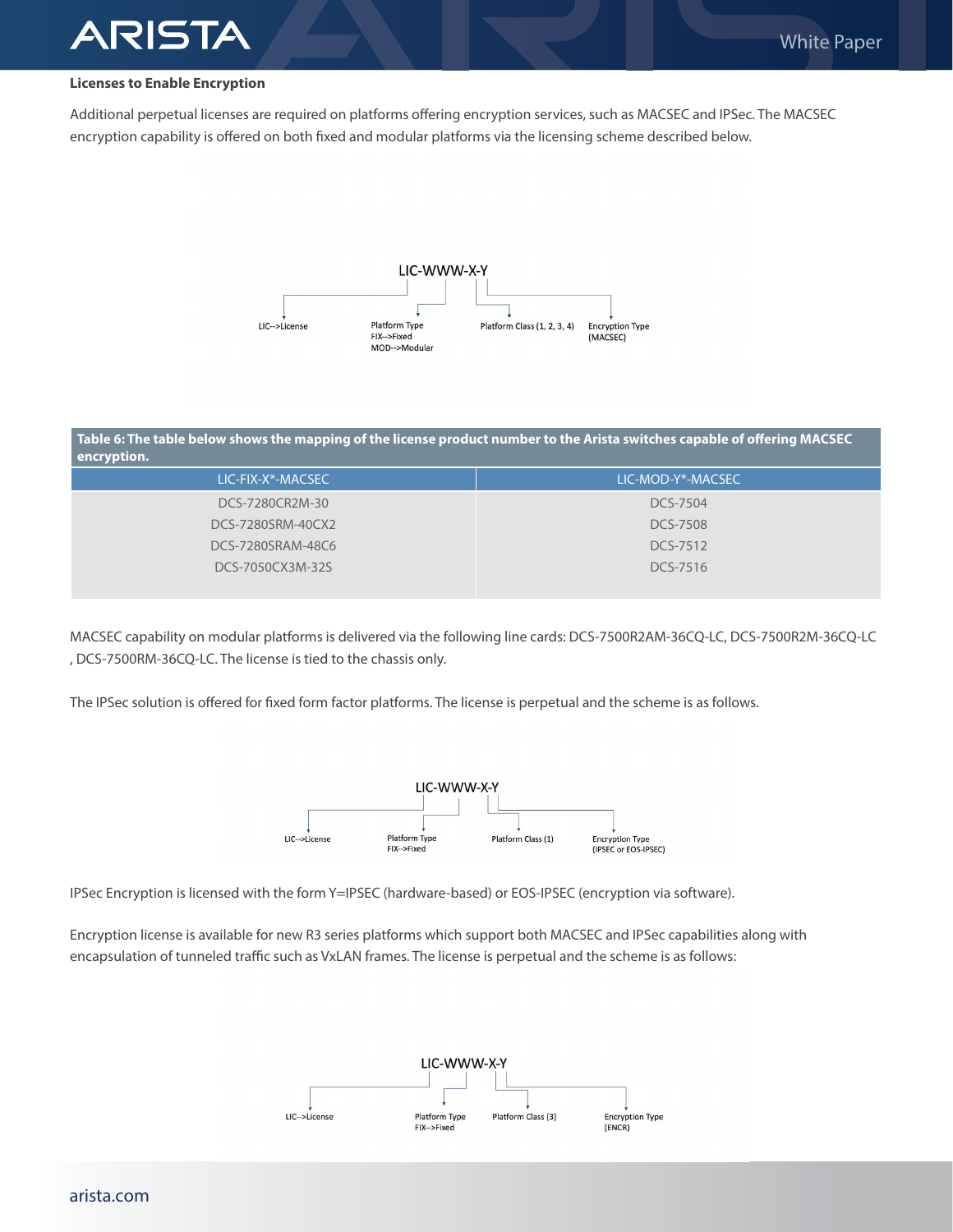

#### **Arista CloudVision (on-prem or as-a-Service)**

CloudVision Licenses are subscriptions that include software and support for managing a particular device or instance under management over a given term. There is no license for the cloudvision server software itself. CloudVision licenses are structured based on platform tier (10G+, 1G, Modular 1G, or compact), functional tier (CV or CV lite), deployment model (on-prem or cloud service, aka 'CVaaS'), and device/volume tier (based on # of devices). The CloudVision SKUs generally have the following format:



The general CloudVision provides the complete feature set, including full analytics, telemetry, and provisioning. CloudVision Lite is a subset of the premier capabilities, providing a functional graphical user interface (GUI) for base visibility and network management. The feature sets for these licenses are defined below and are the same for on-prem and the cloud service.



*Note: the Z license features otherwise licensed with EOS are included in the CV subscriptions (Not CV lite) Note: the V2 license features otherwise licensed with EOS are included only with the CV subscriptions for the 10G platforms (not applicable to the 'G' or the CG' SKUs).*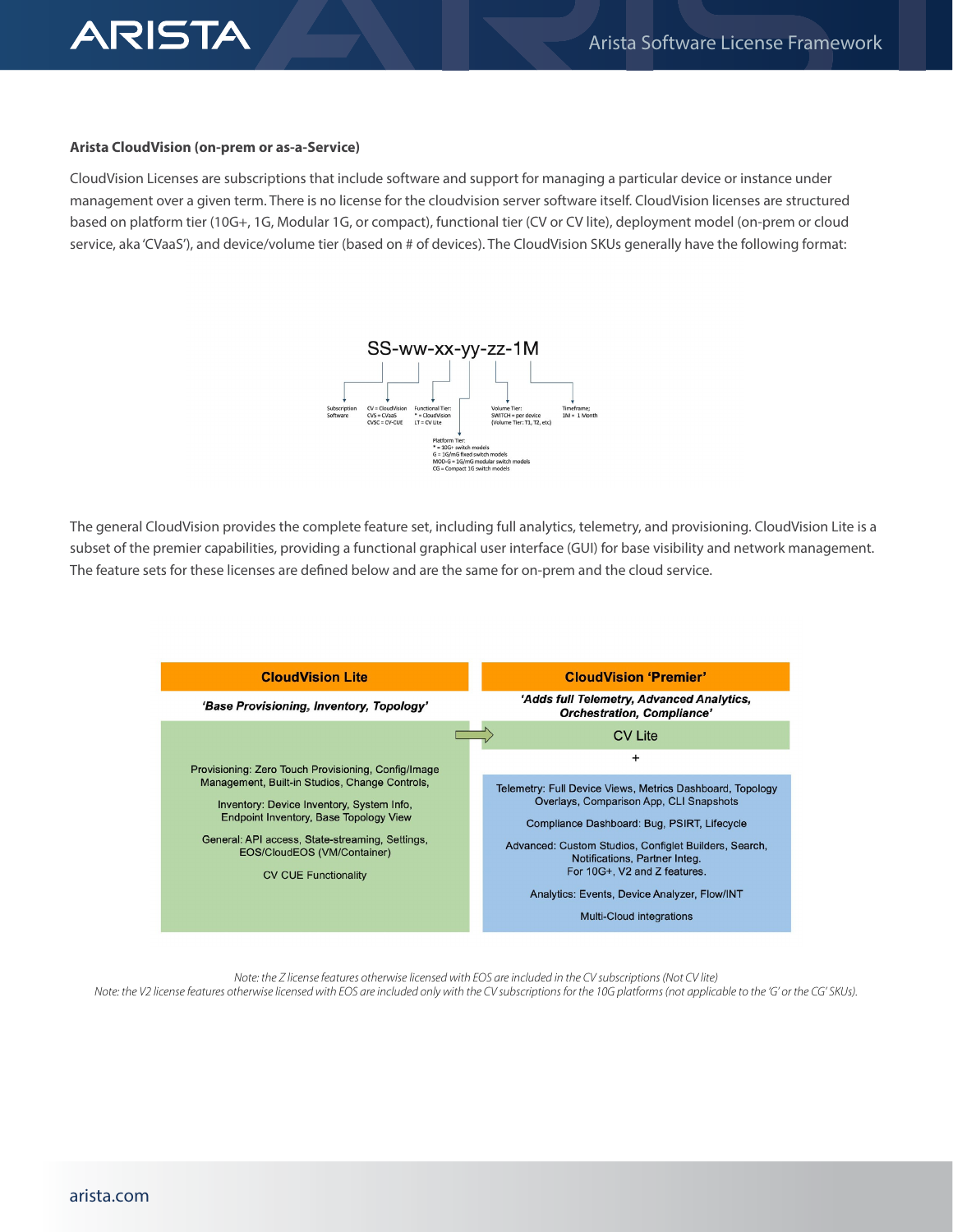# **CloudVision Cognitive Unified Edge (CV-CUE) - WiFi SKUs**

ARISTA

Arista CloudVision WiFi License is a software subscription that includes the software and support for managing a particular access point for a given term. The software is available via a cloud service delivery model as well as via an on-premises offering. The SKUs generally have the following formats – AP-XXX-SS-ZY, for access point hardware with a bundled CloudVisionWiFi Subscription, or SS-XXXM-ZM[-WWW], which has the following format:



In both cases, the license is for the configuration and monitoring for one access point by the associated CloudVision WiFi system for the duration specified. There are currently no tiers or optional features requiring additional licenses.

#### **Arista Cognitive Unified Edge (CUE)**

Arista CUETM is composed of Arista's CloudVision management platform with a focused set of compact switches and wireless access points designed for commercial network scope, as well as edge threat management components for securing the edge. Arista CUE offerings are licensed under the following SKU format:

| SS-CVSC-CG-SWITCH-1M | CloudVision CUE as-a-Service Subscription Lic for          |  |
|----------------------|------------------------------------------------------------|--|
|                      | 1-Month for 1 Switch. 1G/mG Compact Platforms              |  |
| LIC-FIX-CG-FLX-L     | Arista Compact Switch License. FLX-Lite License for Arista |  |
|                      | Fixed 1G/mG Compact Switches - Dynamic Routing,            |  |
|                      | EVPN, VXLAN (Includes -E Features)                         |  |
| <b>SS-COGWIFI-1M</b> | Arista WiFi - Cognitive Cloud SW Subscription License for  |  |
|                      | 1-Month for 1 x Wireless Access Point                      |  |

The following format is used for Arista Edge Threat Management (ETM) Subscription Software SKUs:

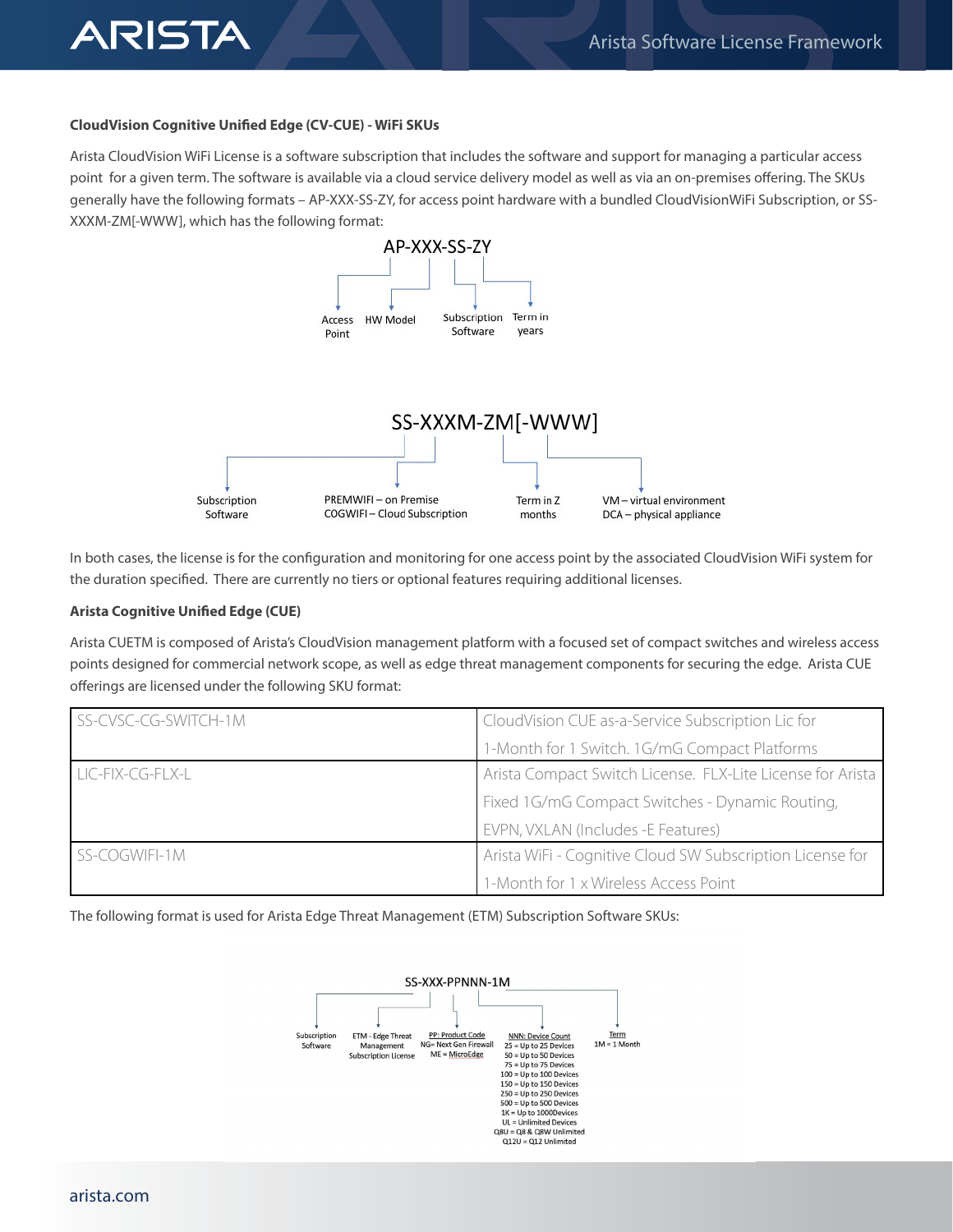Licensing Bands and Throughput Tiers: Arista CUE Subscription Software and any accompanying services which are, or may be made, available, may be licensed according to either licensing bands or total data throughput. Licensing Bands refer to the number of unique devices on any given day. Specifically, the licensing band refers to the number of unique IP addresses on any non-WAN (i.e., local) interface including VPN users seen from midnight to midnight of the next day. If the number of unique IP addresses is below the upper bound of the Quantitative Limit for that server, that license is compliant. Licensing Throughput Tiers refer to the maximum amount of data that can pass through an Arista CUE licensed Subscription Software product at any given time. Subscription Software products that are licensed by Throughput Tiers do not have any limit on how many unique devices are on the non-WAN interfaces.

\*Note: Purchases of SS-ETM-; SS-CVSC-; and SS-COGWIFI- SKUs are non-cancelable and non-refundable.

# **Arista CloudEOS Router**

CloudEOS Router VM/ Container license SKUs provide a bundled software subscription that includes CloudEOS software for VM and Container as well as CloudVision software and support in a term-based SKU. The product SKUs generally have the following format: SS-CLOUDEOS-VR-CV-XX-B-1M, which translate as follows:



Note: vEOS Router license SKU (SS-VEOSR-IPSEC-XXXM-1M) is end of sale and is no longer available for purchase

# **Arista EOS as a Subscription (EaaS)**

To provide flexibility for managing Capex and Opex spend, Arista EOS software is available as a subscription for a limited number of platforms. EOS software is licensed as a monthly subscription, when procured in conjunction with the platform from the select list. EOS subscription software cannot be used to run on any other Arista models, or on platforms procured via third party without Arista consent. EOS subscription software cannot be used to run on platforms procured in the grey market. The following license SKUs are available for EaaS.

| $\overline{\text{LSS-EOS-Enh-FIX1-1M}}$     | <b>EOS Subscription for 1-Month includes EOS E/V/Z/FLX-</b> |
|---------------------------------------------|-------------------------------------------------------------|
|                                             | LITE Licenses and ACare support for 1RU systems             |
| $\overline{\phantom{a}}$ SS-EOS-Enh-FIX2-1M | EOS Subscription for 1-Month includes EOS E/V/Z/FLX-        |
|                                             | LITE Licenses and ACare support for 2RU systems             |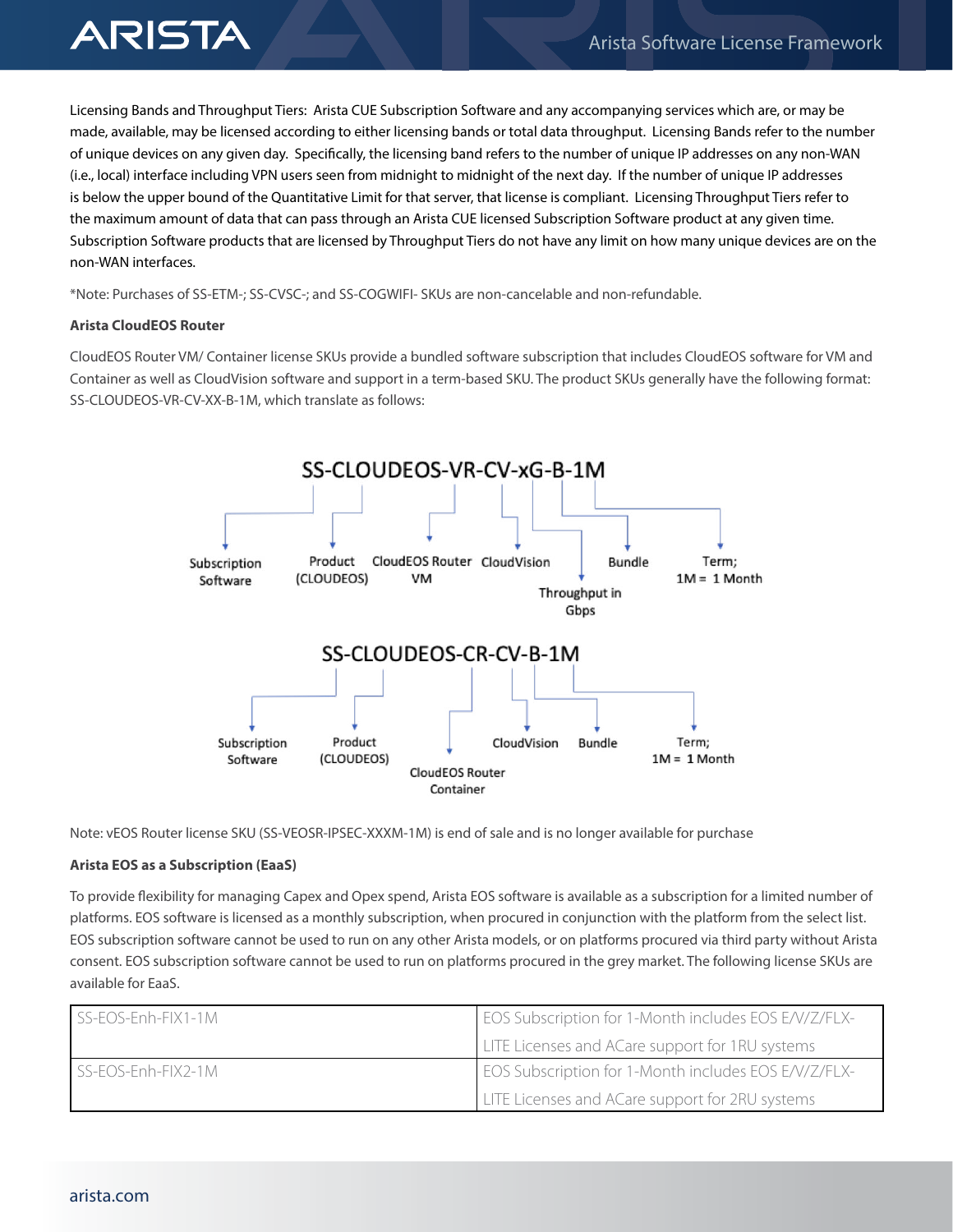

# **Arista MOS Software**

The Arista 7130 Series products include license to Arista MOS, which provides system monitoring, FPGA image management, and other critical resources to allow developers to concentrate on their core application value. There are no separate SKUs.

# **Arista Converged Cloud Fabric and DANZ Monitoring Fabric**

Arista Converged Cloud Fabric and DANZ Monitoring Fabric offerings are the latest addition to Arista's software suite. These licenses are available in a perpetual license either included with purchased hardware (DCA SKUs) or as a separate license SKU (LIC) or in a subscription license (SS) format.\* Perpetual license SKUs require a separate support purchase (A-Care), while subscription software SKUs include support.



**Product (XX).** The SKUs relate to either Arista's Converged Cloud Fabric (CC) or DANZ Monitoring Fabric (DM).

**GOV.** The optional GOV segment indicates whether or not the software supports US Department of Defense compliant cryptography.

**Version (YYY digits).** The Converged Cloud Fabric and DANZ Monitoring Fabric software offerings vary according to use case and often have different tiers available as set forth in the table below.

| S1G              | 1 Switch Operating System (OS) up to 100G bandwidth          |
|------------------|--------------------------------------------------------------|
| <b>SBP</b>       | 1 Switch OS up to 600G (base performance)                    |
| <b>SSP</b>       | 1 Switch OS up to 2000G (standard performance)               |
| <b>SXP</b>       | 1 Switch OS up to 3200G (extra performance)                  |
| SXP <sub>2</sub> | 1 Switch OS up to 6400G (extra performance 2)                |
| VS.              | Virtual Switch                                               |
| CY[YY]           | C=Controller, for hardware (digits after "C" not relevant)   |
| <b>CVMM</b>      | C=Controller, VMM=Virtual Machine (up to 12 racks)           |
| <b>CVMS</b>      | C=Controller, VMS=Virtual Machine (up to 4 racks)            |
| <b>CVM</b>       | C=Controller, Virtual Machine                                |
| SY[Y]            | S=Service Node, (digit(s) after "S" not relevant)            |
| RA3              | R=Recorder Node, HWA3                                        |
| AA <sub>2</sub>  | A=Analytics Node, OSA2                                       |
| <b>RISLN</b>     | R=Recorder Node, managed Isilon license (upto 500TB storage) |

*\*Note: Purchases of SS-DM- and SS-CC- SKUs are non-cancelable and non-refundable.*